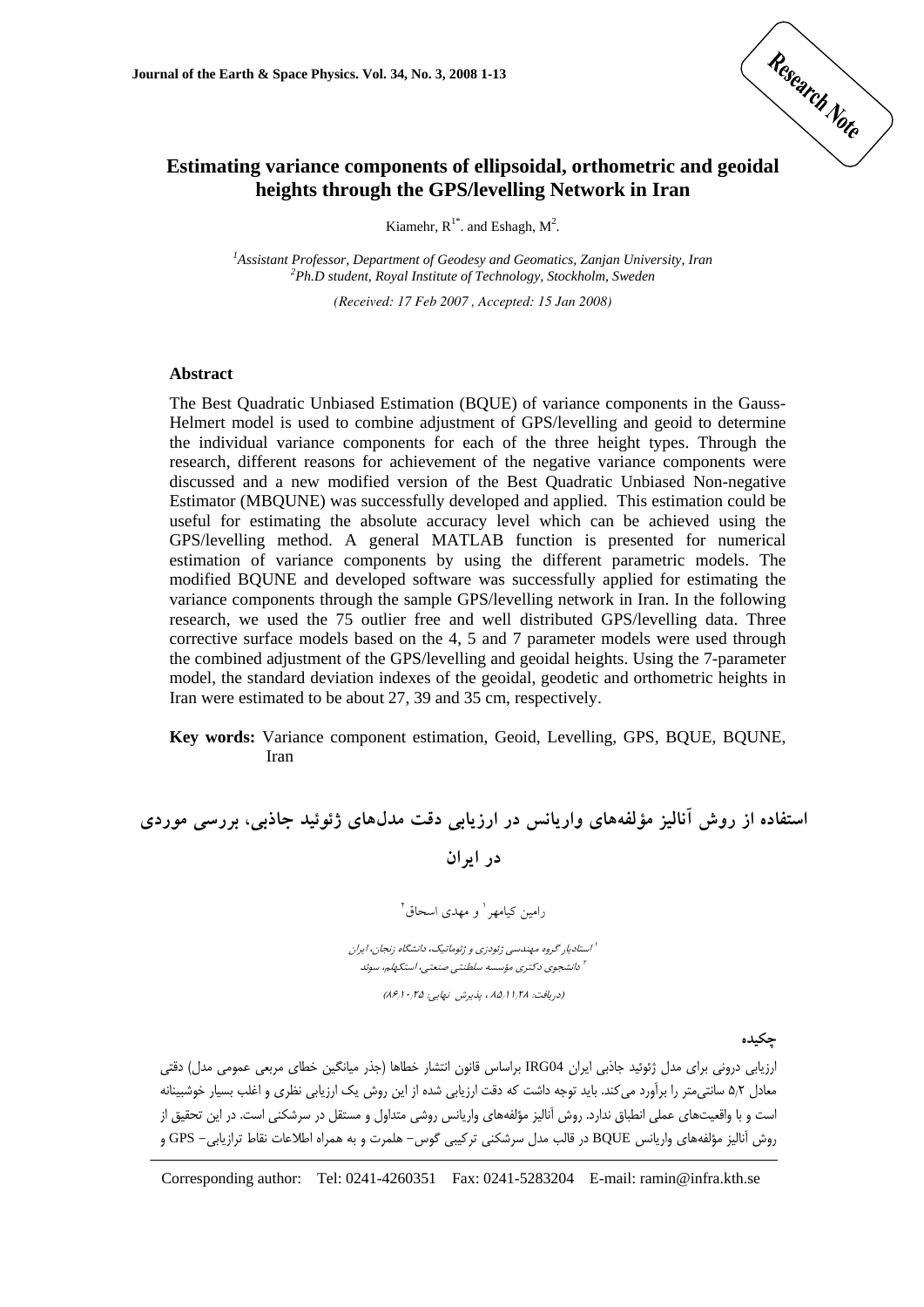ژئوئيد جاذبي در ايران شده است. نظر به اينكه اين روش لزوماً هميشه براي مؤلفههاي واريانس برآورد مقدار مثبت ندارد، روش جديد و توسعه يافته MBQUNE براي امكان تعيين مقادير صرفاً مثبت در همه شرايط به لحاظ نظري طراحي شد. همچنين برنامه رايانهاي بهزبان MATLAB براي آناليز مدلهاي متفاوت سرشكني پارامتريك بهمنظور تعيين مؤلفههاي واريانس برنامهنويسي شد. اين ارزيابي، اطلاعات ارزشمندي را در زمينه برآورد دقتهاي مدل ژئوئيد جاذبي، ارتفاعات ارتومتريك و ارتفاع ژئودتيك ايران در بر داشت. نتيجه اين تحقيق كه براساس 73 نقطه ترازيابي و GPS با توزيع مناسب در ايران و مدل 7 پارامتري صورت پذيرفت، برآورد دقتي معادل 7 سانتيمتر را براي مدل ژئوئيد جاذبي 04IRG داشت كه اين مقدار، انطباق بسيار خوبي با برآورد اوليه داخلي ما براي اين مدل در ايران بهدست ميدهد.

مقدمه: روش آناليز مؤلفههاي واريانس (VCE (و خصوصاً روش MINQUE بهصورت گستردهاي در ژئودزي كاربرد دارد. اين روش را هلمرت (1907) به صورت مستقل ارائه كرد و پروفسور گرافارند (1985) و شوبرگ (b,a 1983 (نقش بسزايي در توسعه آن داشتهاند. روش VC قابليت استفاده در مشاهدات همگن و ناهمگن را دارد و عموماً به منظور تغيير مقياس واحد وزن مؤلفههاي متفاوت در مدلهاي سرشكني مورد استفاده قرار ميگيرد. در اين روش فرض بر اين است توزيع خطاها در مشاهدات بهصورت اتفاقي است. انگيزههاي زيادي براي استفاده از روش VC در سرشكني مدل تركيبي ترازيابي/GPS و ژئوئيد وجود دارد.

استفاده از اين روش امكان درجهبندي كردن خطاهاي مدل ژئوئيد، ارتفاعات ژئودتيكي و ارتومتريك بهصورت روشي كاملاً مستقل را فراهم ميكند. مزيت اين روش تركيبي داشتن درجه آزادي زياد در مدل VC است. بهعبارت ديگر با وجود افزايش تعداد نقاط ترازيابي/GPS و ژئوئيد، تعداد مؤلفههاي مجهول ثابت است (سه مؤلفه). عموماً ماتريس واريانس و كواريانس مشاهدات مدل از نتايج سرشكني شبكههاي ترازيابي و GPS قابل استخراج است. در مورد دقت ژئوئيد نيز براساس قانون انتشار خطاها (جذر ميانگين خطاي مربعي عمومي مدل) ميتوان برآورد مناسبي از دقت داخلي مدل داشت (رابطه 1). اين مقادير درحكم دادههاي اوليه براي مدل VC مورد استفاده قرار ميگيرند و از طريق مؤلفههاي واريانس به روش تكرار بهتدريج روزآمد ميشوند. نكته مورد توجه در اين روش اين است كه مؤلفههاي واريانس هميشه برآورد مثبتي ندارند. اين مسئله ميتواند نشانگر وجود دادههاي اشتباه در مدل، خطاهاي سيستماتيك و يا استفاده از مدل نامناسب در سرشكني باشد. استفاده از روش BQUNE شوبرگ (1984) و اسحاق- شوبرگ (2008) ميتواند روشي براي مقابله با مؤلفههاي واريانس منفي باشد. با اين حال بايستي قبل از استفاده از اين روش، علت بروز آن را به دقت بررسي كرد.

مدلسازي مسئله: با استفاده از رابطه (1) ارزيابي دروني براي مدل ژئوئيد جاذبي ايران 04IRG براساس قانون انتشار خطاها (جذر ميانگين خطاي مربعي عمومي مدل) دقتي معادل 5/2 سانتيمتر را برآورد ميكند.

$$
\delta \overline{N}^2 = c^2 \sum_{n=2}^{n_{max}} \left[ \left( \frac{2}{n-1} - s_n^* - Q_n^L \right)^2 \sigma_n^2 + \left( Q_n^L + s_n^* \right)^2 d c_n^* \right] \tag{1}
$$

 $\Gamma_{\rm n}^{\rm L} = {\rm Q}_{\rm n} - \sum \frac{\angle \mathbf{A} + \mathbf{I}}{2} \mathbf{s}_{\rm k} \mathbf{e}_{\rm n k} \,, \ \ \mathbf{c} = {\rm R}\,/\big(2\gamma\big) \,\,\,$ هرگاه  $Q_n^L = Q_n - \sum_{n=2}^{\infty} \frac{2k+1}{2} s_k e$  $P_n^* = \begin{cases} S_n & \text{if } 2 \le n \le L \\ 0 & \text{otherwise} \end{cases}$   $Q_n^L = Q_n - \sum_{n=2}^{\infty} \frac{2k + 1}{2}$  $s_n^* = \begin{cases} s_n & \text{if } 2 \le n \le L \\ 0 & \text{otherwise} \end{cases}$ نشانگر ضرایب  $\mathbf{Q}_\mathrm{n}$  ،  $\mathrm{s}_\mathrm{n}^* = \left\{ \begin{array}{ccc} \end{array} \right.$ ، ملودنسكي و  $S_n$  پارامترهاي اصلاحي روش شوبرگ (٢٠٠٣ c است.

همچنين متوسط خطاي ارتفاعي نقاط GPS شبكه ايران حدود 12/5 سانتيمتر برآورد ميشود (نانكلي- تماس شخصي) . از طرف ديگر توجه به نتايج شبكه ترازيابي ايران دقت متوسطي حدود 7 سانتيمتر را برآورد ميكند (هامش، 1991 و 2003 ,NCC(. اين مقادير در نقش تقريب اوليه به مدل سرشكني تركيبي 7 پارامتري زير معرفي شدند:

$$
\mathbf{a}^{T} \cdot \mathbf{x} = \begin{pmatrix} \cos \varphi_{i} \cos \lambda_{i} \\ \cos \varphi_{i} \sin \lambda_{i} \\ \sin \varphi_{i} \\ \cos \varphi_{i} \sin \varphi_{i} \cos \lambda_{i} / K_{i} \\ \cos \varphi_{i} \sin \varphi_{i} \sin \lambda_{i} / K_{i} \\ \sin^{2} \varphi_{i} / K_{i} \\ 1 \end{pmatrix} \begin{pmatrix} x_{1} \\ x_{2} \\ x_{3} \\ x_{4} \\ x_{5} \\ x_{6} \\ x_{7} \end{pmatrix}
$$
(7)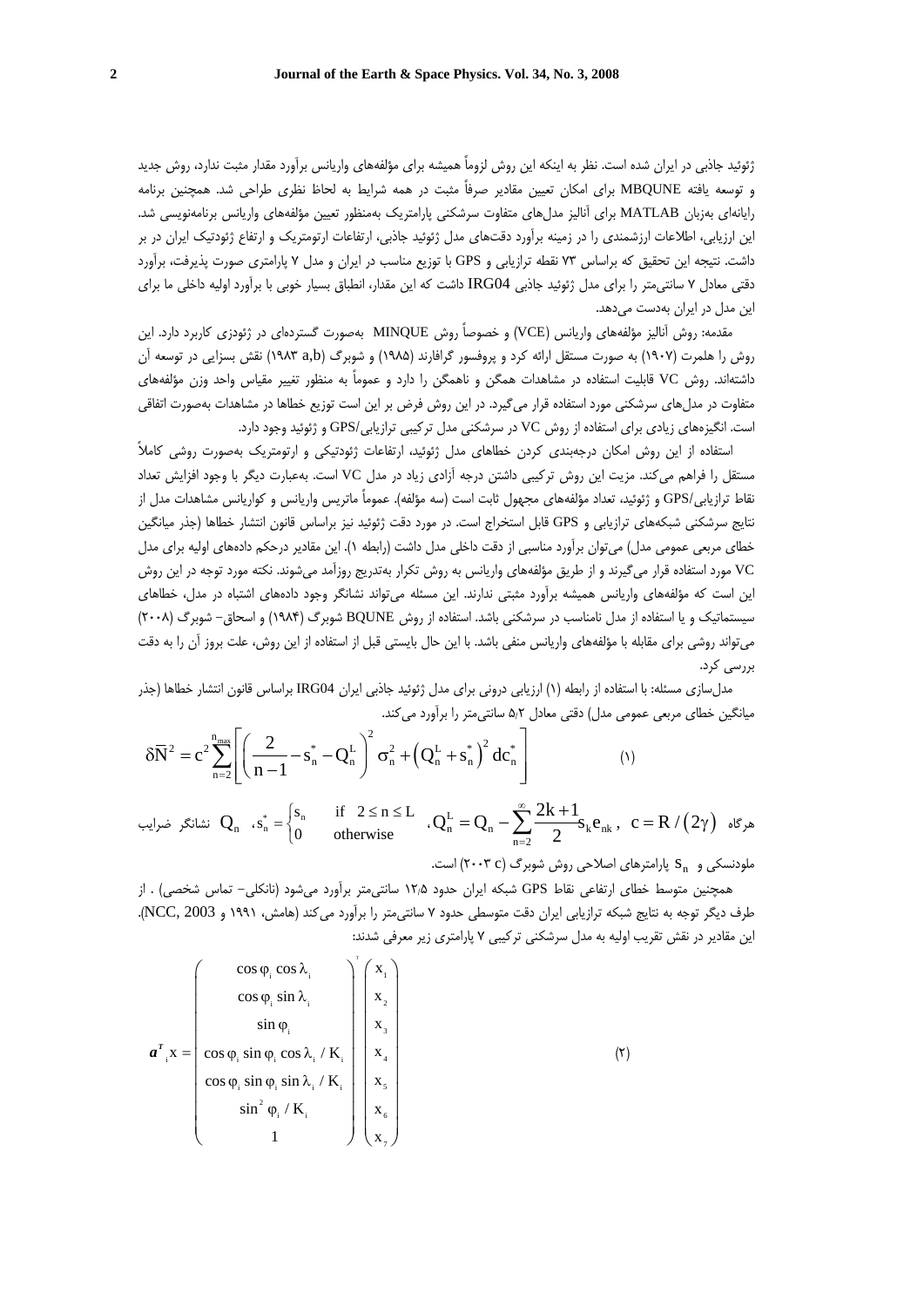ϕ و λ بهترتيب عرض و طول جغرافيايي نقاط هستند و e خروج از مركز اوليه بيضوي مقايسه است. همچنين است. ماتريس دوم طراحى برابر  $\rm{I}_n$   $\rm{I}_n$   $\rm{I}_n = \rm{I}_n$  است كه n تعداد نقاط ترازيابى و  $\rm{K}_i = \rm{\left(1-e^2\sin^2\phi_i\right)}^{1/2}$ GPS را نشان ميدهد. در اين حال مدل اتفافي VC را ميتوان بهصورت زير نوشت:

|  |  |  |  |  |  |  | $Q = \sigma_h \begin{bmatrix} Q_h & 0 & 0 \\ 0 & 0 & 0 \\ 0 & 0 & 0 \end{bmatrix} + \sigma_H \begin{bmatrix} 0 & 0 & 0 \\ 0 & Q_H & 0 \\ 0 & 0 & 0 \end{bmatrix} + \sigma_N \begin{bmatrix} 0 & 0 & 0 \\ 0 & 0 & 0 \\ 0 & 0 & 0 \end{bmatrix} = \begin{bmatrix} \sigma_h Q_h & 0 & 0 \\ 0 & \sigma_H Q_H & 0 \\ 0 & 0 & 0 \end{bmatrix}$ |                                                                                                                                                                                                                                                                                                | $(\tilde{\mathbf{r}})$ |
|--|--|--|--|--|--|--|------------------------------------------------------------------------------------------------------------------------------------------------------------------------------------------------------------------------------------------------------------------------------------------------------------------------------------------|------------------------------------------------------------------------------------------------------------------------------------------------------------------------------------------------------------------------------------------------------------------------------------------------|------------------------|
|  |  |  |  |  |  |  |                                                                                                                                                                                                                                                                                                                                          | $\begin{bmatrix} 0 & 0 \end{bmatrix}$ $\begin{bmatrix} 0 & 0 & 0 \end{bmatrix}$ $\begin{bmatrix} 0 & 0 & \mathbf{Q}_{\scriptscriptstyle{\mathrm{N}}} \end{bmatrix}$ $\begin{bmatrix} 0 & 0 & \sigma_{\scriptscriptstyle{\mathrm{N}}}\mathbf{Q}_{\scriptscriptstyle{\mathrm{N}}} \end{bmatrix}$ |                        |

بنابراين ميتوان نوشت:

$$
BQB^{T} = \sigma_{h}Q_{h} + \sigma_{H}Q_{Hh} + \sigma_{N}Q_{N} = Q_{W}
$$
\n<sup>(\*)</sup>

براي تعيين مقادير مجهول و باقيماندهها ميتوان از معادله زير بهره گرفت:

$$
\mathbf{X} = (\mathbf{A}^{\mathrm{T}} \mathbf{Q}_{\mathrm{w}}^{-1} \mathbf{A})^{-1} \mathbf{A}^{\mathrm{T}} \mathbf{Q}_{\mathrm{w}}^{-1} \mathbf{W}
$$
 (4)

و داريم:

هرگاه:

$$
\varepsilon = QB^TQ_w^{-1}(I - A^0)W
$$
 (5)

 $A^{0} = AA^{-} = A(A^{T}Q_{w}^{-1}A)^{-1}A^{T}Q_{w}^{-1}$  (Y)

و مقادير زير قابل حصول

$$
K_0 = (I - A^0)Q_w (I - A^0)^T = Q_w (I - A^0)^T
$$
  
\n
$$
K_0^{-1} = (Q_w (I - A^0)^T)^{-1} = Q_w^{-1}
$$
\n(4)

در نهايت مقادير مؤلفههاي VC به روش BQUE از راه معادلات زير تعيين ميشوند:

| $S_{ij} = \text{trace}(Q_w^{-1}K_iQ_w^{-1}K_j)$                                                                                                  | (1)  |
|--------------------------------------------------------------------------------------------------------------------------------------------------|------|
| $\mathbf{q}_i = \overline{\mathbf{W}}^{\mathrm{T}} \mathbf{Q}_{\mathrm{w}}^{-1} \mathbf{K}_i \mathbf{Q}_{\mathrm{w}}^{-1} \overline{\mathbf{W}}$ | (11) |

نتيجه اين تحقيق كه براساس 73 نقطه ترازيابي و GPS با توزيع مناسب در ايران (شكل 2) و مدل 7 پارامتري صورت پذيرفت، برآورد دقتي معادل 7 سانتيمتر را براي مدل ژئوئيد جاذبي 04IRG داشت كه اين مقدار، انطباق بسيار خوبي را با برآورد اوليه داخلي ما براي اين مدل در ايران ارائه ميكند. در اين تحقيق مدلهاي 4 و 5 پارامتري نيز مورد ارزيابي قرار گرفت. نتايج تحقيق بيانگر نامناسب بودن مدل 4 پارامتري به خاطر برآورد منفي مؤلفههاي واريانس بود. همچنين دقت ارزيابي شده براي ارتفاعات ژئودتيك و ارتومتريك در اين شبكه به ترتيب برابر 15 و 12 سانتيمتر است و روشن ميسازد كه ارزيابي اوليه براي اين پارامترها اندكي خوشبينانه بوده است (جدول 3). نمونه اجراي برنامه رايانهاي به همراه فلوچارت و مقادير نمونه ورودي و خروجي در شكلهاي 1 و 3 ارائه شدهاند.

**واژهاي كليدي:** آناليز مؤلفههاي واريانس، ژئوئيد، ترازيابي، ايران، MBQUNE، BQUNE، BQUE، GPS، 04IRG

#### **1 INTRODUCTION**

The method of variance component estimation (VCE) used in geodesy is essentially Rao's Minimum Norm Quadratic Unbiased Estimation-MINQUE (Rao, 1970, 1971, Rao and Kleffe,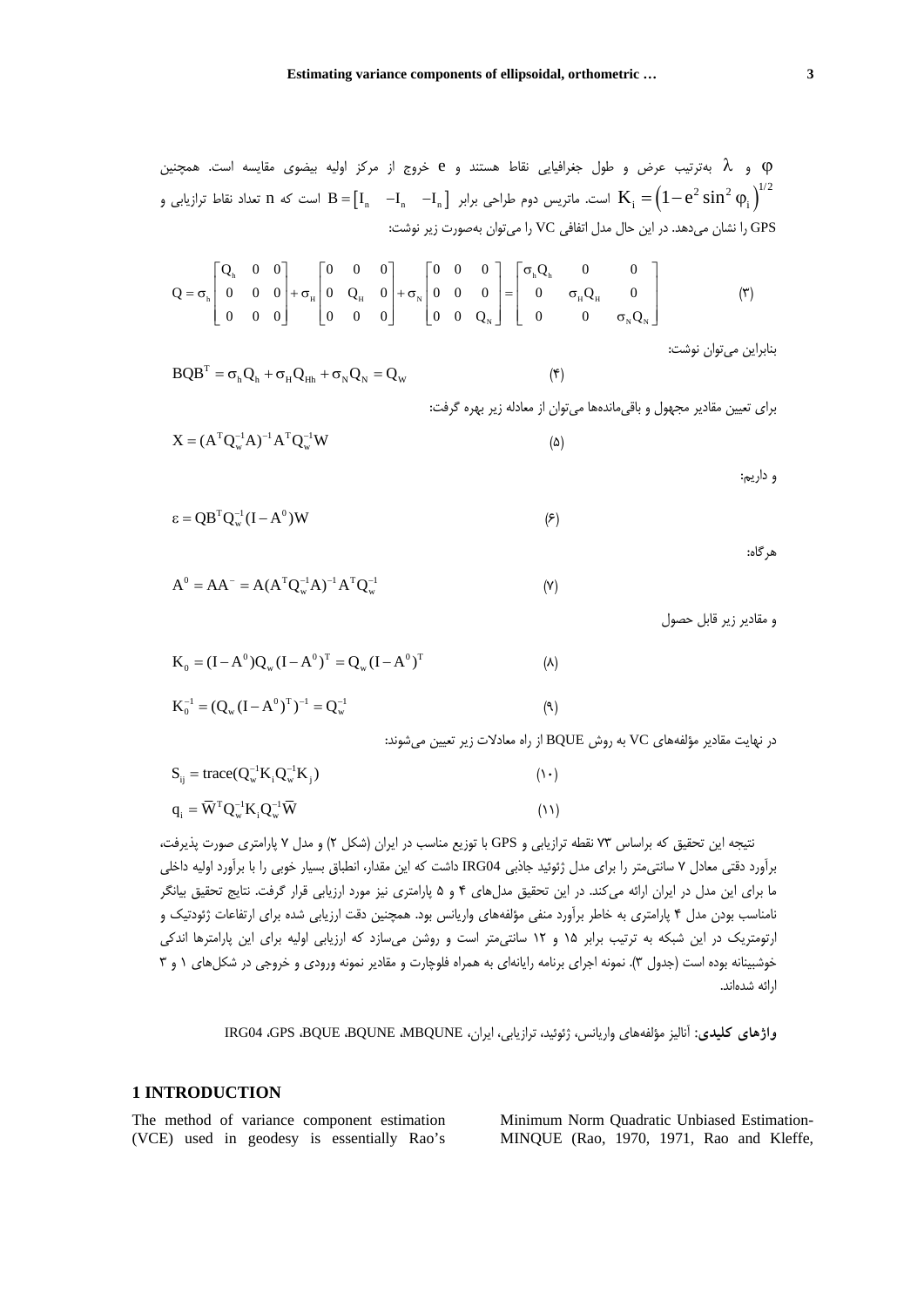1988). In the geodetic literature, the problem has been solved independently by Helmert (1907) and in recent times by Sjöberg (1983a, 1983b, 1984 and 1985). A review with further references to the literature can be found in Grafarend (1985).

The VCE can be applied to both homogeneous and heterogeneous sets of observables to determine the relative uncertainties of the various components that make up the total stochastic model. In the case of heterogeneous observations, each observational group may be assigned its own error characteristics. The VCE method uses an iterative numerical procedure starting with reasonable a priori estimates of the variance components. It relies on the assumption that all significant errors are randomly represented in the data set, and that a single scale factor is sufficient to account for the errors in one observation type, particularly where observations may seem consistent and yet still be affected by undetected systematic errors. This is usually true when dealing with the propagation of errors into new observation types such as the case in combination of the GPS/levelling and geoidal heights. Therefore, it is recommended that methods such as VCE be accompanied by attempts to evaluate the effects of systematic errors. However, there are different motivations for applying VCE techniques in combined adjustment of heterogeneous height data such as: It facilitates studies on the calibration of the geoid error model, the assessment of the noise in the heights derived from GPS measurements, for the evaluation of the levelling precision and provides an independent test of the error values associated with various orders of conventional spirit levelling (Fotopoulos, 2003 and Fotopoulos et al. 2003).

An interesting and advantageous property of the combined height adjustment problem is the inherent relatively high degree of freedom in solution. Although the distribution and number of GPS/levelling benchmarks vary, the number of unknown variance components (three in this case) remains the same (Fotopoulos, 2003). Thus, unlike many other VCE related applications, where the main obstacle encountered is the high computational load, the problem here lies in reliable variance estimates for each height type.

Basically, the empirical covariance matrices of the ellipsoidal, orthometric and geoidal heights  $(Q_h, Q_H$  and  $Q_N$ ) can be computed from apriori information about the accuracy of the three height types and used as initial input into the VCE algorithm. These a priori covariance matrices

were successively 'updated' by the corresponding estimated variance components  $\sigma^2 = \left[ \sigma_h^2, \sigma_H^2, \sigma_N^2 \right]$  in an iterative procedure. The iterations stop and the final estimated factors are computed once a pre-specified convergence criterion is met.

However, variance components may come out negative in some cases which have basically important meanings such as the presence of outliers, systematic error and modeling problems which need detailed investigations (Sjöberg, 1984).

One way to escape this problem is to use nonnegative methods of variance components estimation. There exist some non-negative methods to estimate the variance components. One of these methods is Best Quadratic Unbiased Non-negative Estimation. This method has a shortcoming when it is used for condition or Gauss-Helmert model. In this article, it is shown how to face with this problem and modify it.

Also estimation of the variance components through the GPS/levelling networks was investigated in detail by Fotopoulos (2003) and Fotopoulos et al. (2003), but here we use an independent approach by utilizing the MATLAB function which always gives positive values for VC.

The article starts with a quick review of the application of Best Quadratic Unbiased Estimation of VC through the combined leastsquares adjustment of Gauss-Helmert model. Then, the negative VC problem is discussed and the Modified Best Quadratic Unbiased Nonnegative Estimator is introduced. Finally, a general MATLAB function is utilized for resolution of the problem in the positive and negative cases within a sample GPS/levelling network in Iran.

#### **2 COMBINED LEAST SQUARES ADJUSTMENT OF THE GAUSS-HELMERT MODEL**

Consider the following Gauss-Helmert model,

$$
AX + B\epsilon = W \tag{1}
$$

where, **A** and **B** are the first and second design matrices. **X** is the unknown vectors and  $\varepsilon$  is the residual vector and **W** is the misclosure vector. For a solution of the Gauss-Helmert model we can referee to Sjöberg (1993) as:

$$
X = (AT (BQBT)-1A)-1AT (BQBT)-1 W
$$
 (2)  
and the residual vector will be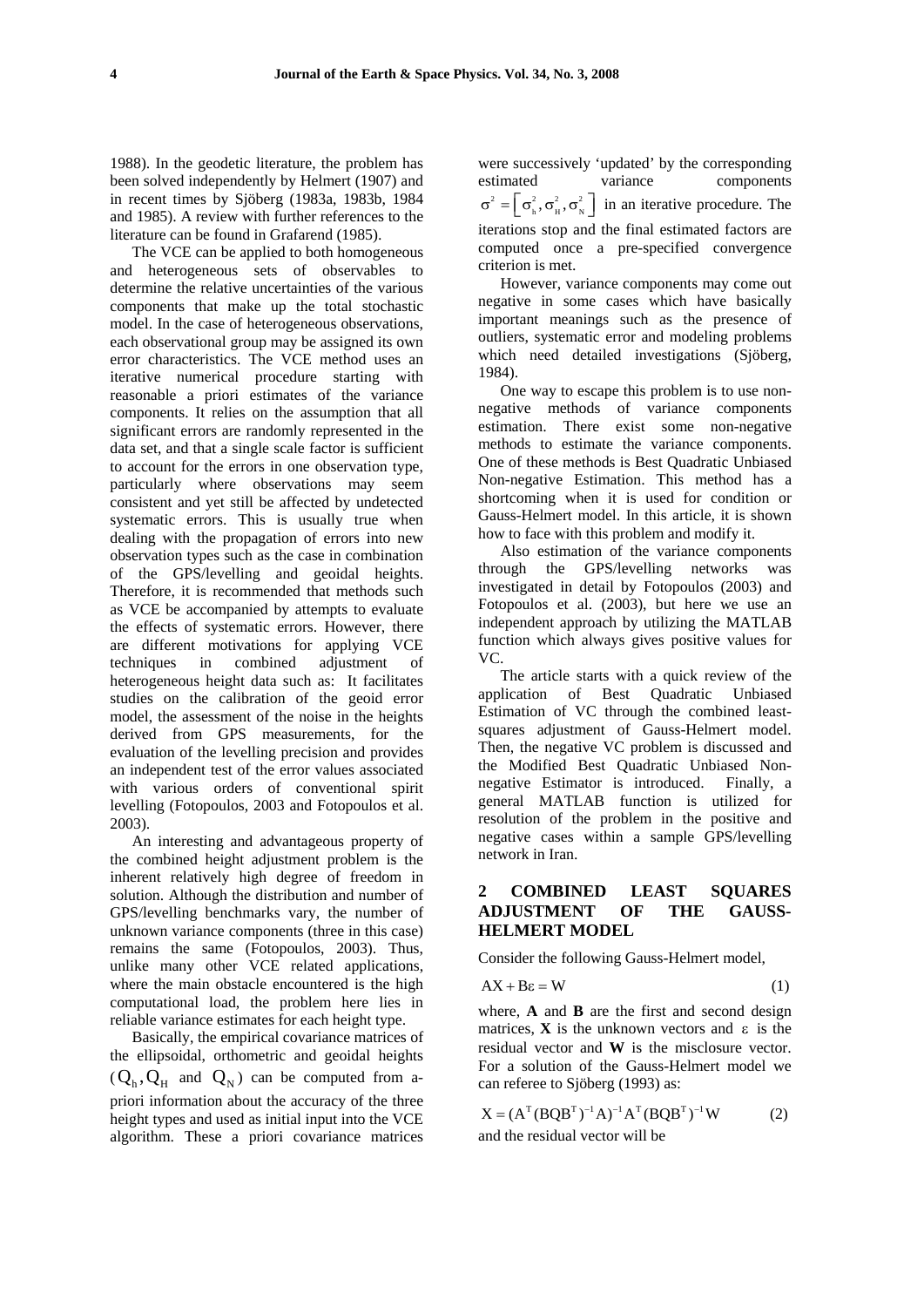$$
\varepsilon = QBT(BQBT)-1(I-A0)W
$$
 (3)

where,  $A^0 = AA^-$  and  $A^-$  is the generalized inverse of the **A** according to Sjöberg (1993).

# **2-1 BEST QUADRATIC UNBIASED ESTIMATION OF VARIANCE COMPONENTS IN THE GAUSS-HELMERT MODEL**

The model (1) can be converted to the classical condition adjustment model by multiplying both sides of the equations by  $(I - A^0)$ , namely

$$
(I - A0) B\epsilon = (I - A0) W,
$$
 (4)

The above model can be re-written as a condition model

$$
\overline{\mathbf{B}}\varepsilon = \overline{\mathbf{W}},\tag{5}
$$

For the conditional adjustment, the best quadratic unbiased estimation of variance components can be written as:

$$
\hat{\sigma} = S^{-}q, \qquad (6)
$$

where, S<sup>−</sup> is the generalized inverse of S. It is obvious that it becomes  $S^{-1}$  when the S has full rank and  $\hat{\sigma}$  is the variance-covariance components estimated in the Gauss-Helmert model (Sjöberg, 1993).

$$
S_{ij} = \text{trace}(K_0^{-1}K_iK_0^{-1}K_j), \qquad (7)
$$

$$
\mathbf{q}_{i} = \overline{\mathbf{W}}^{T} \mathbf{K}_{0}^{-1} \mathbf{K}_{i} \mathbf{K}_{0}^{-1} \overline{\mathbf{W}} , \qquad (8)
$$

$$
K_0 = \overline{B}Q_0 \overline{B}^{T} = (I - A^0)BQ_0 B^{T} (I - A^0)^{T},
$$
 (9)

$$
\mathbf{K}_{j} = \overline{\mathbf{B}} \mathbf{Q}_{i} \overline{\mathbf{B}}^{T} = (\mathbf{I} - \mathbf{A}^{0}) \mathbf{B} \mathbf{Q}_{j} \mathbf{B}^{T} (\mathbf{I} - \mathbf{A}^{0})^{T},
$$
 (10)

#### **2-2 MODIFIED BEST QUADRATIC UNBIASED NON-NEGATIVE ESTIMATION OF VARIANCE COMPONENTS**

Estimation of the negative values for variance components is one of the main problems in VCE. It can be happened because of incomplete mathematical model or wrong stochastic model. Further, it can be cased by unsuitable a priori VCs, a few number of observations. In a problem with few numbers of variance components and a high degree of freedom, negative components seldom occur (Persson, 1980). But it is possible to use the non-negative methods too; one of these methods proposed by Sjöberg (1984) is the Best Quadratic Unbiased Non-negative Estimation of variance components. This method is briefly presented as follow:

In order to obtain the non-negative variance components we should transform the  $\overline{W}$  to the

$$
\gamma_i = F_i \overline{W},\tag{12}
$$

where we have chosen

$$
F_i = I - C_0 C_0^-, \text{ and } C_0 = C - \sigma_i^2 C_i,
$$
 (13)

where,

$$
C = BQBT, and Ci = BQiBT, \t(14)
$$

then  $\gamma_i$  is normally distributed with expectation 0 and

$$
E\{\gamma_i\gamma_i^T\} = \sigma_i^2 F_i S_i F_i,
$$
\n(15)

where

$$
\mathbf{S}_{\mathbf{i}} = \mathbf{C}_{\mathbf{i}} (\mathbf{I} - \mathbf{A}^0)^{\mathrm{T}}, \tag{16}
$$

Hence, if  $P_i = F_i S_i F_i \neq 0$ , then BQUNE of  $\sigma_i^2$ among the estimators  $\gamma_i^T M \gamma_i$  is given by (Sjöberg, 2003a)

$$
\hat{\sigma}_i^2 = \gamma_i^T P_i^- \gamma_i / rank(P_i), \qquad (17)
$$

where,  $P_i^-$  is any generalized inverse of  $P_i$ . As we know, the Gauss-Helmert Model will be transformed to the famous Gauss-Markov model, when **B**=**I**, and it will be a condition model if **A=0**. Let us start our discussion with the Gauss-Markov model. If in the above relations we put **B=I**, all of the relations appear in the Gauss-Markov model as

$$
AX = W + \varepsilon = L + \varepsilon, \tag{18}
$$

subsequently, we have

$$
\gamma_i = F_i(I - A^0)W = F_i \varepsilon,\tag{19}
$$

where, **W** plays the role of L vector of observations. In the Gauss-Markov model C=Q, and  $C_i = Q_i$ , so F<sub>i</sub> can easily be written as

$$
F_i = I - Q_0 Q_0^-, \text{ where } Q_0 = Q - \sigma_i^2 Q_i, \qquad (20)
$$

and also

$$
\mathbf{S}_{i} = \mathbf{Q}_{i} (\mathbf{I} - \mathbf{A}^{0})^{\mathrm{T}}, \tag{21}
$$

In this case, F<sub>i</sub> plays the role of a separator. It separates the vector of residuals corresponding to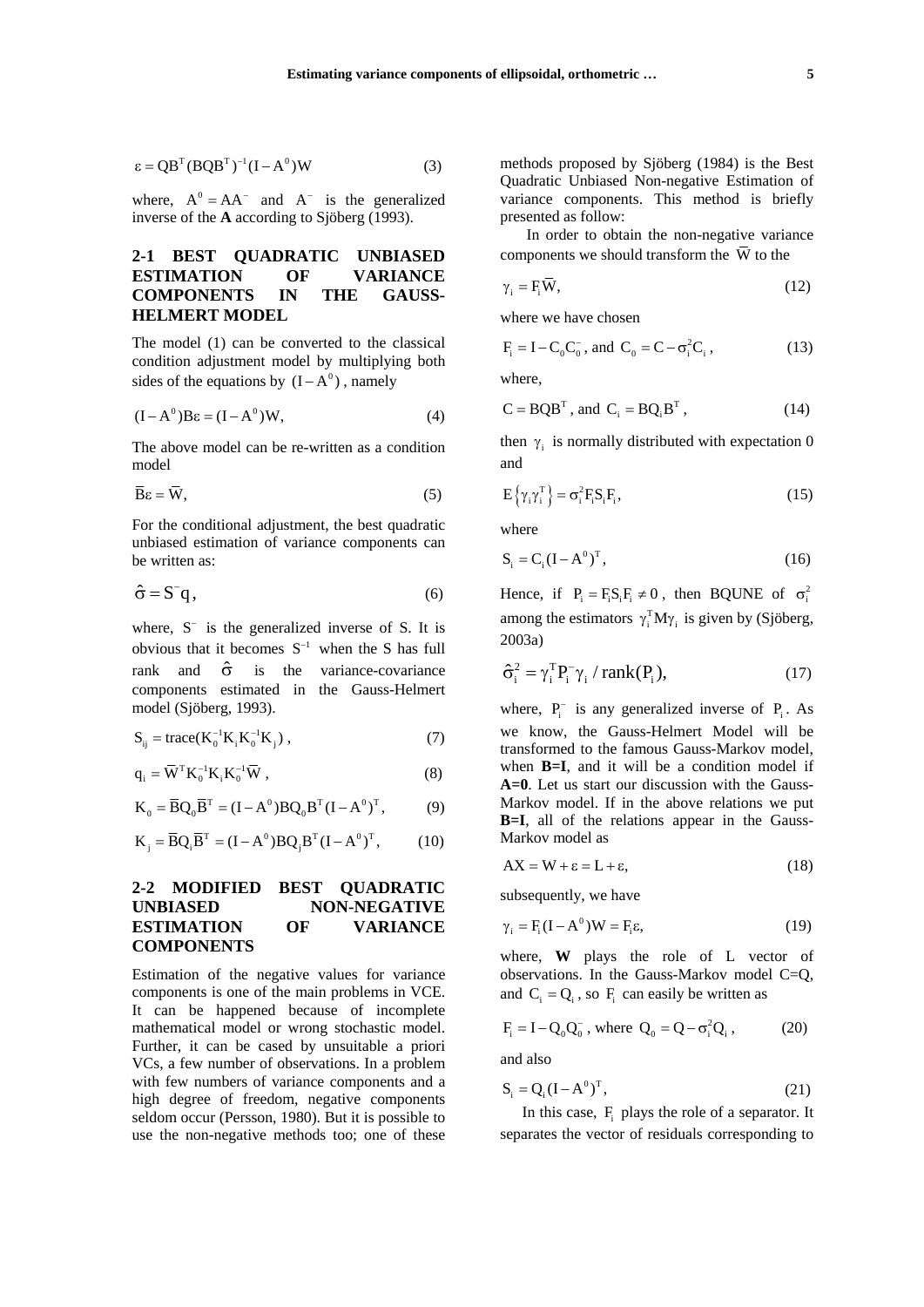each group of observations and puts it in  $\gamma$ . Finally the non-negative variance components can easily be computed using the Equation (8).

Now let us consider the condition model, if in the Gauss-Helmert model we suppose **A=0**, so the model becomes a condition model:

$$
B\epsilon = W,\t(22)
$$

In a similar manner, we can obtain the relations for computing the non-negative variance components as

$$
\gamma_i = F_i W,\tag{23}
$$

where

$$
\mathbf{F}_{\mathbf{i}} = \mathbf{I} - \mathbf{C}_{0} \mathbf{C}_{0}^{-}, \text{ where } \mathbf{C}_{0} = \mathbf{C} - \sigma_{\mathbf{i}}^{2} \mathbf{C}_{\mathbf{i}}, \tag{24}
$$

and also

$$
\mathbf{S}_{i} = \mathbf{C}_{i}, \mathbf{C} = \mathbf{B} \mathbf{Q} \mathbf{B}^{\mathrm{T}} \text{ and } \mathbf{C}_{i} = \mathbf{B} \mathbf{Q}_{i} \mathbf{B}^{\mathrm{T}}, \tag{25}
$$

In the case where  $C_0$  becomes regular,  $F_i = 0$ and no solution exists. This problem occurs in calibration of precision of GPS/levelling and Geoid. Most of persons working on such a problem suggest using the BQUNE method when negative values come out, but we must mention that this method is not appropriate for use in the error calibration of GPS/levelling and Geoid, because in this case F=0 and the BQUNE method does not solve our problem. In order to avoid this problem, this method should be modified so that the F matrix exists. In order to modify this method the following technique suggested recently by Eshagh (2006) is introduced.

First of all, the transformation from the *W* to the residual vector should be created, namely,

$$
\gamma_i = F_i Q B^T C^{-1} \overline{W} = F_i \varepsilon, \qquad (26)
$$

All of the parameters have been introduced before. We mean we can separate the residual vector instead; like the one we did in Gauss-Markov model. In this case, the  $F_i$  is defined like the one used in the Gauss-Markov model Equation (8). Now the  $\gamma_i$  is normally distributed with zero mean and variance of

$$
E\{\gamma_i\gamma_i^T\} = \sigma_i^2 F_i QB^TC^{-1}BQF_i,
$$
 (27)

we denote

$$
\mathbf{P}_{i} = \mathbf{F}_{i} \mathbf{Q} \mathbf{B}^{\mathrm{T}} \mathbf{C}^{-1} \mathbf{B} \mathbf{Q} \mathbf{F}_{i}, \qquad (28)
$$

In this method,  $F_i$  has the role of a separator, that separates the residuals of the corresponding group of observations, and produces a  $P_i$  for each group, which plays the role of variance covariance matrix corresponding to the group. The variance components can easily be computed by this method too (Equation 8). A similar argument can be put forward for the Gauss-Helmert model. It suffices to convert the model by using a projection to the condition model.

#### **3 SPECIALIZATION OF PROBLEM TO GPS/LEVELLING AND GEOID**

In the calibration of GPS/levelling and Geoid precision the first design matrix can be introduced in different ways. One may choose 4, 5 and 7 parameter models in order to remove the biases and title of the geoid. These models may have the following first design matrices

$$
a_i^T x = x_0 + x_1 \cos \varphi_i \cos \lambda_i + x_2 \cos \varphi_i \sin \lambda_i + x_3 \sin \varphi_i,
$$
 (29)

and rarely its five-parameter extension

$$
\boldsymbol{a}^{\mathrm{T}}_{i}\boldsymbol{x} = \boldsymbol{x}_{0} + \boldsymbol{x}_{1} \cos \varphi_{i} \cos \lambda_{i} + \boldsymbol{x}_{2} \cos \varphi_{i} \sin \lambda_{i} + \boldsymbol{x}_{3} \sin \varphi_{i} + \boldsymbol{x}_{4} \sin^{2} \varphi_{i},
$$
 (30)

$$
a_{i} = \begin{pmatrix} \cos \varphi_{i} \cos \lambda_{i} \\ \cos \varphi_{i} \sin \lambda_{i} \\ \sin \varphi_{i} \\ \cos \varphi_{i} \sin \varphi_{i} \cos \lambda_{i} / K_{i} \\ \cos \varphi_{i} \sin \varphi_{i} \sin \lambda_{i} / K_{i} \\ \sin^{2} \varphi_{i} / K_{i} \\ 1 \end{pmatrix}
$$
 and  

$$
\mathbf{x} = \begin{pmatrix} \mathbf{x}_{1} \\ \mathbf{x}_{2} \\ \mathbf{x}_{3} \\ \mathbf{x}_{4} \\ \mathbf{x}_{5} \\ \mathbf{x}_{6} \\ \mathbf{x}_{7} \end{pmatrix},
$$
 (31)

where  $\theta$  and  $\lambda$  are the horizontal geodetic coordinates of the network or baseline points and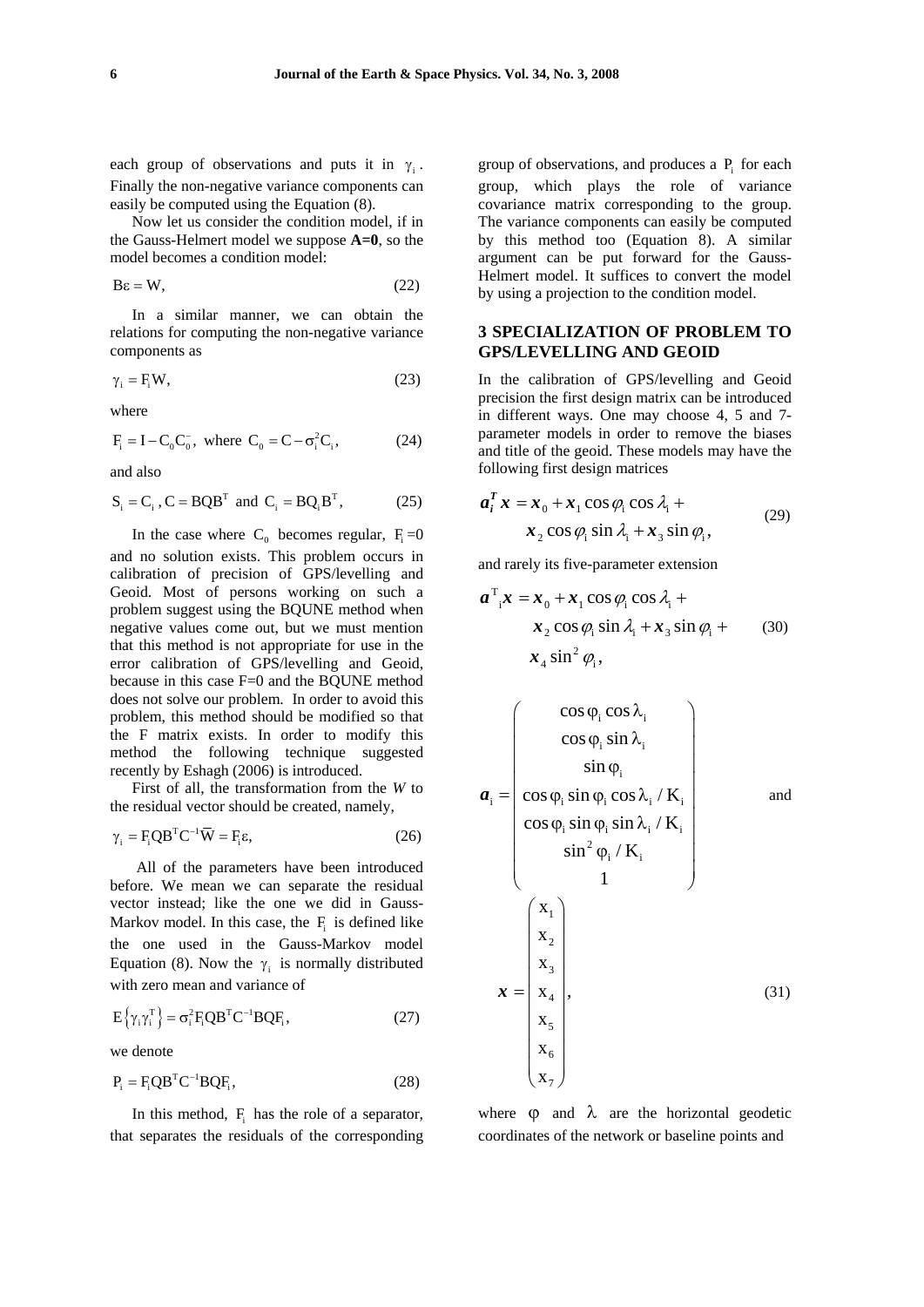$$
K_{i} = (1 - e^{2} \sin^{2} \varphi_{i})^{1/2}, \qquad (32)
$$

where e is the first eccentricity of the reference ellipsoid. The second design matrix in this cases is defined as follows

$$
\mathbf{B} = \begin{bmatrix} \mathbf{I}_n & -\mathbf{I}_n & -\mathbf{I}_n \end{bmatrix} \tag{33}
$$

where, n is the number of GPS/levelling points. The stochastic model of the variance components can be written as

$$
Q = \sigma_h \begin{bmatrix} Q_h & 0 & 0 \\ 0 & 0 & 0 \\ 0 & 0 & 0 \end{bmatrix} + \sigma_H \begin{bmatrix} 0 & 0 & 0 \\ 0 & Q_H & 0 \\ 0 & 0 & 0 \end{bmatrix} + \sigma_H \begin{bmatrix} 0 & 0 & 0 \\ 0 & Q_H & 0 \\ 0 & 0 & 0 \end{bmatrix}
$$

$$
\sigma_N \begin{bmatrix} 0 & 0 & 0 \\ 0 & 0 & 0 \\ 0 & 0 & Q_N \end{bmatrix} = \begin{bmatrix} \sigma_h Q_h & 0 & 0 \\ 0 & \sigma_H Q_H & 0 \\ 0 & 0 & \sigma_N Q_N \end{bmatrix}
$$
(34)

therefore, we can write

$$
BQB^{T} = \sigma_{h}Q_{h} + \sigma_{H}Q_{Hh} + \sigma_{N}Q_{N} = Q_{w}, \qquad (35)
$$

In this case, the Equation (2) will be converted

to  
\n
$$
X = (A^{T} Q_{w}^{-1} A)^{-1} A^{T} Q_{w}^{-1} W,
$$
\n(36)

and the residual vector will be (Equation 3)

$$
\varepsilon = QB^TQ_w^{-1}(I - A^0)W,\t(37)
$$

where

$$
A^{0} = AA^{-} = A(A^{T}Q_{w}^{-1}A)^{-1}A^{T}Q_{w}^{-1},
$$
\n(38)

The Equation (9) can be re-written as

$$
K_0 = (I - A^0) Q_w (I - A^0)^T = Q_w (I - A^0)^T, \qquad (39)
$$

And its inverse becomes

$$
K_0^{-1} = (Q_w (I - A^0)^T)^{-1} = Q_w^{-1},
$$
\n(40)

Finally the variance components can be computed by the BQUE method as Equation (7) and (8) will be transformed to

$$
S_{ij} = trace(Q_w^{-1}K_i Q_w^{-1}K_j),
$$
\n(41)

$$
\mathbf{q}_{i} = \overline{\mathbf{W}}^{\mathrm{T}} \mathbf{Q}_{w}^{-1} \mathbf{K}_{i} \mathbf{Q}_{w}^{-1} \overline{\mathbf{W}} , \quad i=h, H, N \tag{42}
$$

The variance components can easily be computed using Equation (6). For the Modified Best Quadratic Unbiased Non-negative Estimation we have

$$
\gamma_i = F_i Q B^T Q_w^{-1} \overline{W} = F_i \varepsilon, \qquad (43)
$$

where  $F_i$  is defined as before. The Equation (28) can be reformulated as

$$
\mathbf{P}_{i} = \mathbf{F}_{i} \mathbf{Q} \mathbf{B}^{\mathrm{T}} \mathbf{Q}_{w}^{-1} \mathbf{B} \mathbf{Q} \mathbf{F}_{i}, \qquad (44)
$$

Having computed these parameters, the Equation (17) can be used for computing the variance components.

## **3-1 NEGATIVITY NUMBER**

Negativity number of variance components estimation procedure is defined as the square roots of summation of square values of negative components. The negativity number is zero if all of the components come out positive. It ranges from zero to infinity.

$$
N = \sqrt{\sum_{i=1}^{n} (\sigma_i)^2}
$$
, where  $\sigma_i \langle 0 \rangle$  (45)

The negativity number is used in our computations as a control criterion, so that whenever even one component comes out negative it gets a non-zero value and immediately the non-negative method of MBQUNE is used for the solution.

# **4 MATLAB FUNCTION ESTIMATING VC**

For computing the variance components a MATLAB function has been programmed, so that its input argument is the name of the data file, the parametric model which the user prefers to use as the corrective surface, for example, one can choose, 4, 5, or 7-parameter corrective surfaces. The output of the function is the mean values of the ellipsoidal, orthometric, and geoidal height accuracies, and the number of iteration needed to converge the variance components. If negative values are obtained the program informs the user to obtain the negative values using the usual BQUE methods and presents the negativity number. Having obtained the negative values, the program is switched to the method of Modified Best Quadratic Unbiased Non-negative Estimation and the variance components will be solved positively. The function also presents the behaviour of the variance components during iterations. Figure 1 shows the flowchart of the VC program.

The data file includes 7 columns, where the first and second columns consist of the latitude and longitude of the GPS/levelling points, third, fourth and fifth columns are the ellipsoidal, orthometric and geoidal heights, respectively.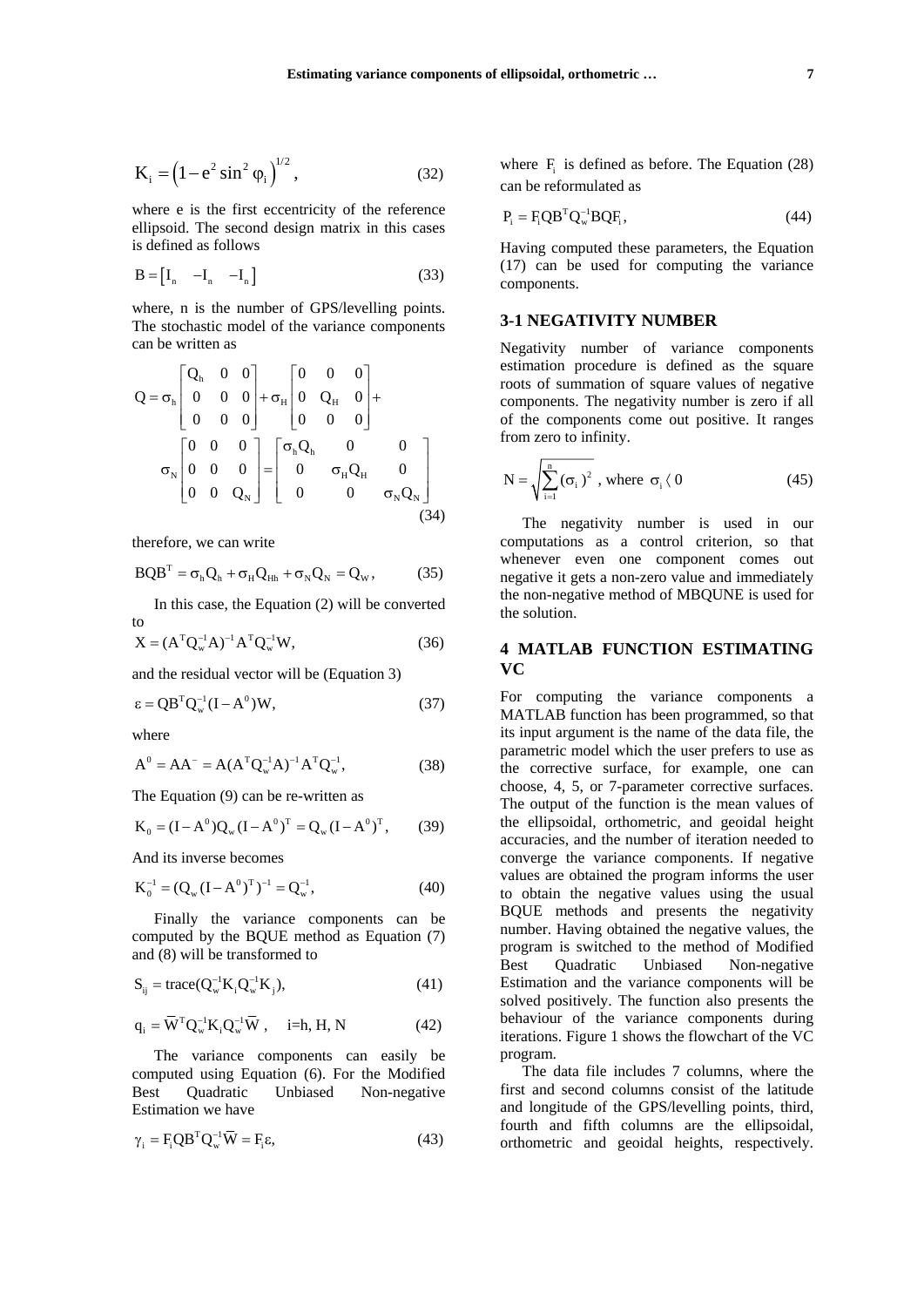Sixth, seventh, and eighth columns are the diagonal values of the precision for the ellipsoidal, orthometric, and geoidal heights, respectively. In practice, fully-populated covariance matrices for each group of heights are usually not made available to the users or they are difficult to obtain. So, by ignoring the correlation between data, the diagonal matrix was used in modelling. However, the results in this case may be slightly optimistic compared the full CV matrix results (Fotopoulos, 2003).



**Figure 1a.** The flowchart of the MTALAB variance component analysis program.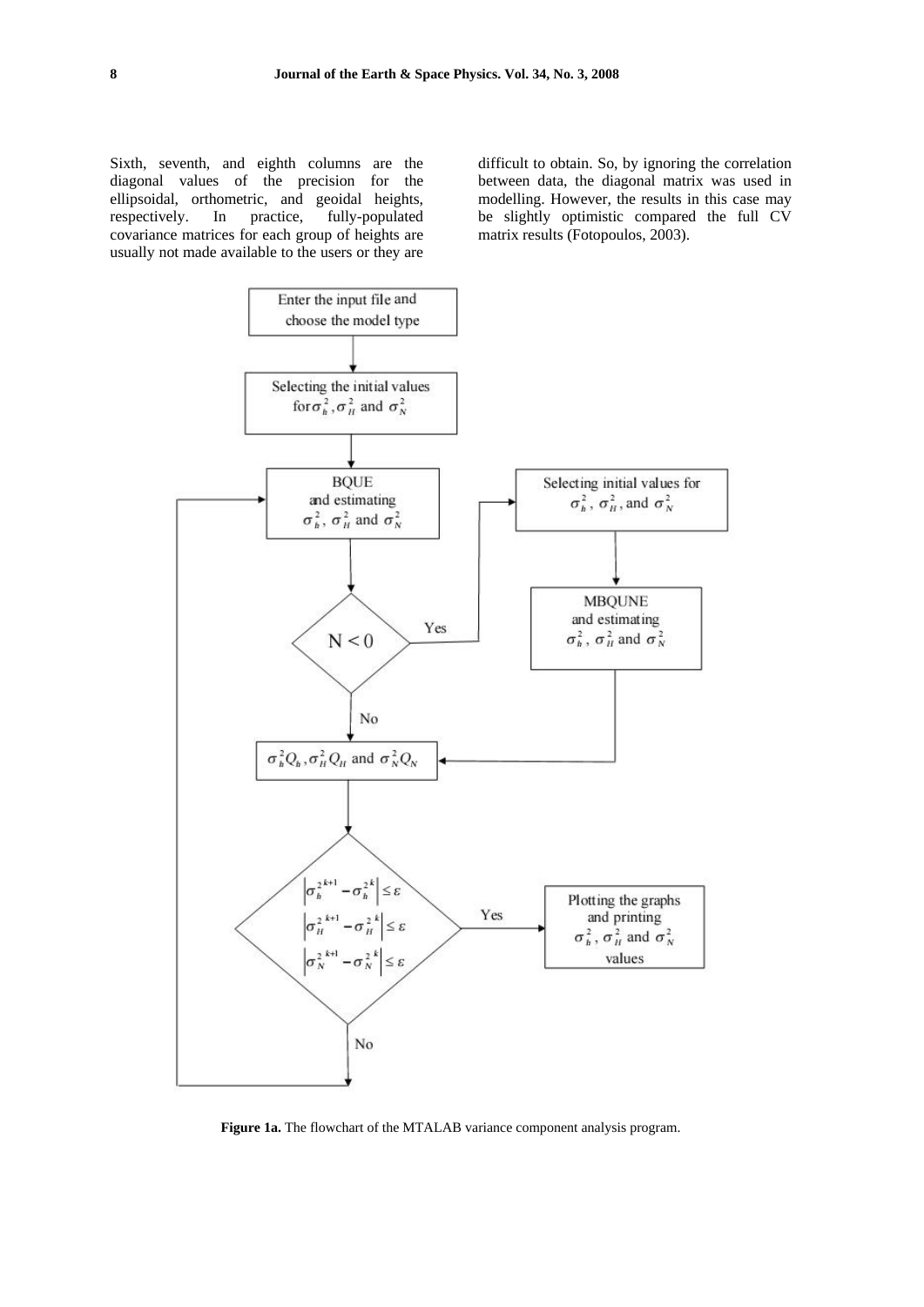| <b>INPUT</b> Data                                                                                                                                                                                                                                                                                           |              |  |  |  |  |  |  |
|-------------------------------------------------------------------------------------------------------------------------------------------------------------------------------------------------------------------------------------------------------------------------------------------------------------|--------------|--|--|--|--|--|--|
| Data file should have the following format:                                                                                                                                                                                                                                                                 |              |  |  |  |  |  |  |
| phi lambda h H N dh dH dN                                                                                                                                                                                                                                                                                   |              |  |  |  |  |  |  |
| where,                                                                                                                                                                                                                                                                                                      |              |  |  |  |  |  |  |
| Latitude/Longitude                                                                                                                                                                                                                                                                                          | (in degrees) |  |  |  |  |  |  |
| h = Ellipsoidal height                                                                                                                                                                                                                                                                                      | (in meters)  |  |  |  |  |  |  |
| H= Orthometric height                                                                                                                                                                                                                                                                                       | (in meters)  |  |  |  |  |  |  |
| $N = Geoidal$ height                                                                                                                                                                                                                                                                                        | (in meters)  |  |  |  |  |  |  |
| dh= Ellipsoidal height error                                                                                                                                                                                                                                                                                | (in meters)  |  |  |  |  |  |  |
| dH= Orthometric height error                                                                                                                                                                                                                                                                                | (in meters)  |  |  |  |  |  |  |
| dN= Geoidal height error                                                                                                                                                                                                                                                                                    | (in meters)  |  |  |  |  |  |  |
| The name of the file including the above information is the first input argument<br>The number of parameters of the corrective surface to be used is the second argument<br>For example if the name of the data file is GPSLEVELING.txt and 5 parameters<br>corrective surface model is used we should type |              |  |  |  |  |  |  |
| VC ('GPSLEVELING.txt', 5)                                                                                                                                                                                                                                                                                   |              |  |  |  |  |  |  |
| <b>OUTPUT</b>                                                                                                                                                                                                                                                                                               |              |  |  |  |  |  |  |
| Sigma h=mean error of the ellipsoidal heights after VCE process (in meters)<br>Sigma H=mean error of the orthometric height after VCE process (in meters)<br>Sigma N=mean error of the geoidal height after VCE process (in meters)<br>and their plots.                                                     |              |  |  |  |  |  |  |

Figure 1b. A sample input and output data which are used in VC software.

## **4-1 NUMERICAL INVESTIONS**

The vertical test network consisting of 73 GPS/levelling benchmarks distributed throughout Iran was used for the VCE in this research. As seen in figure 2, distribution of vertical control is very mixed and too sparse in most parts.



**Figure 2.** Location of the GPS/levelling points.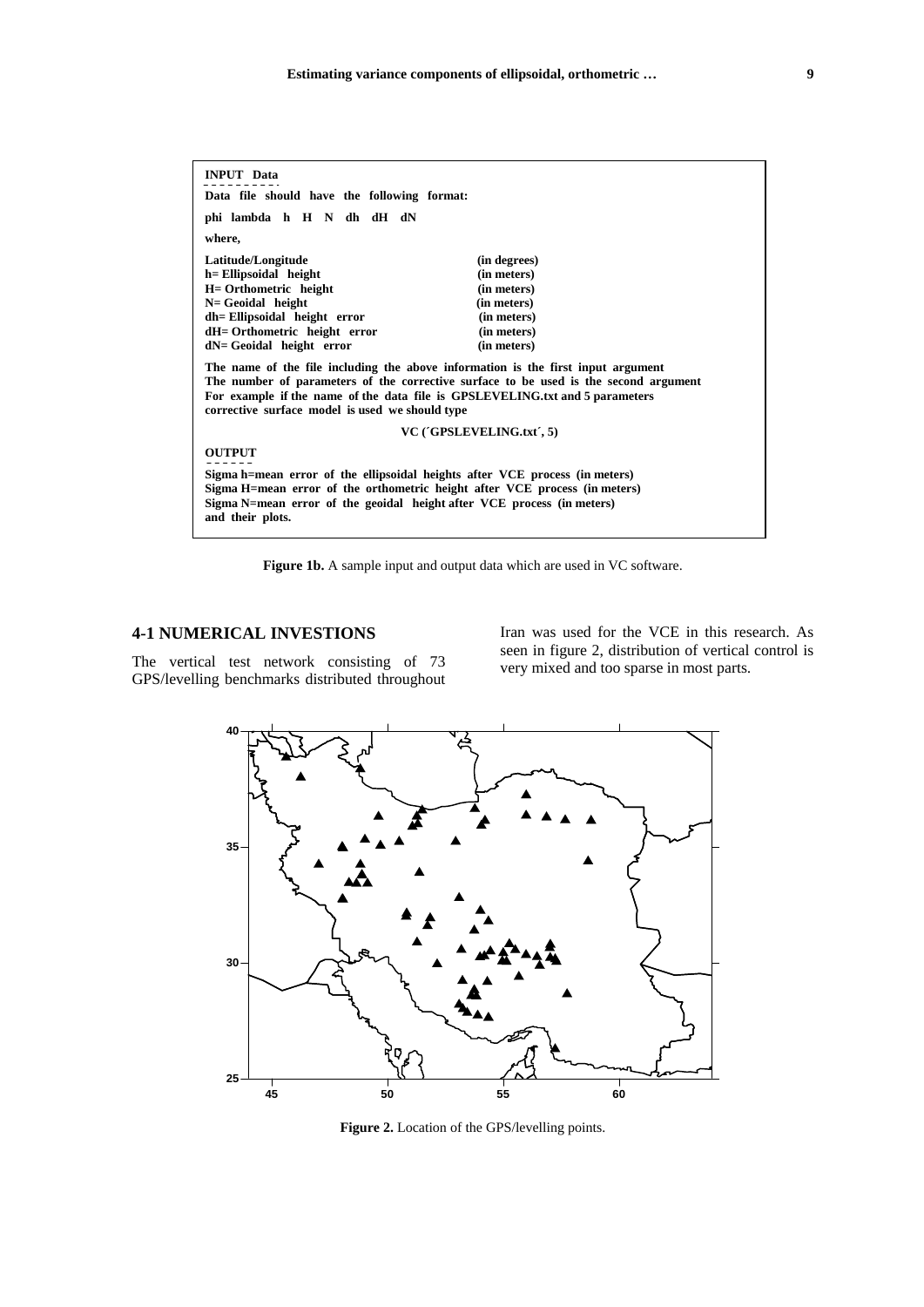The diagonal weight matrix for the threedimensional GPS coordinates was obtained from the recent output of the adjustment of the Iranian GPS network (Nankali, Personal communication). The overall average standard deviation is approximately 12.5 cm.

Also, we used the IRG04 precise gravimetric geoid model in this research. The IRG04 gravimetric geoid model was computed by using the least squares modification of Stokes formula based on the recent published GRACE based global geopotential model, the high-resolution Shuttle SRTM global digital terrain model, and a new Iranian gravity anomaly database (Kiamehr, 2006a and 2006b).

The a-priori error CV matrix,  $Q_N$  for the geoidal undulations was obtained through error propagation of an error grid. The variance values corresponding to the 73 stations of interest were obtained through bilinear interpolation of the error grid. The overall average standard deviation is approximately 9.3 cm.

The initial diagonal covariance matrix for the orthometric heights,  $Q_H$  comes directly from the rigorous national adjustment of the first and second order levelling measurements (Hamesh, 1991 and NCC, 2003). The overall average standard deviation is approximately 7 cm. Table 1 shows statistical analysis of height values in the study area.

Three different parametric models were selected for the investigations in this case study, namely the classic 4, 5 and 7 parameter models. Tables (2) and (3) and figure 3 show the result of variance components analysis and error estimation for three parameters (h, H and N) by using the various parametric models.

**Table 1.** Statistical analysis of the height values in the study area. Unit: m.

| <b>Parameter</b> | Max.      | Min.     | <b>Mean</b> | <b>SD</b> | $\overline{\sigma}_i$ |
|------------------|-----------|----------|-------------|-----------|-----------------------|
| N                | $-25.695$ | 18.799   | $-3.940$    | 9.079     | 0.093                 |
| h                | 0.138     | 2517.352 | 1431.995    | 585.932   | 0.125                 |
| Н                | $-0.9$    | 2515.991 | 1428.022    | 588.614   | 0.070                 |

**Table 2.** Estimated variance components using various parametric models. Unit: m.

| <b>Model type</b> | <b>Solution</b> | <b>Iteration</b> | $\sigma_{\rm h}^2$ | $\sigma_{\rm H}^2$ | $\sigma_N^2$ |
|-------------------|-----------------|------------------|--------------------|--------------------|--------------|
| 4-parameter       | Negative        | 13               | 3.72               | 0.36               | 1.97         |
| 5-parameter       | Positive        | 18               | 4.24               | 0.72               | 1.06         |
| 7-parameter       | Positive        | 20               | 4.59               | 0.93               | 0.57         |

**Table 3.** Estimated error for h, H and N using the various parametric models, Unit: meter.

| <b>Model type</b> | $\sigma_{\rm h}^2$ | $\sigma_{\rm H}^2$ | $\sigma_{\scriptscriptstyle \mathrm{N}}^{\scriptscriptstyle \mathrm{c}}$ |
|-------------------|--------------------|--------------------|--------------------------------------------------------------------------|
| 4-parameter       | 0.137              | 0.075              | 0.132                                                                    |
| 5-parameter       | 0.146              | 0.107              | 0.097                                                                    |
| 7-parameter       | 0.152              | 0.121              | 0.071                                                                    |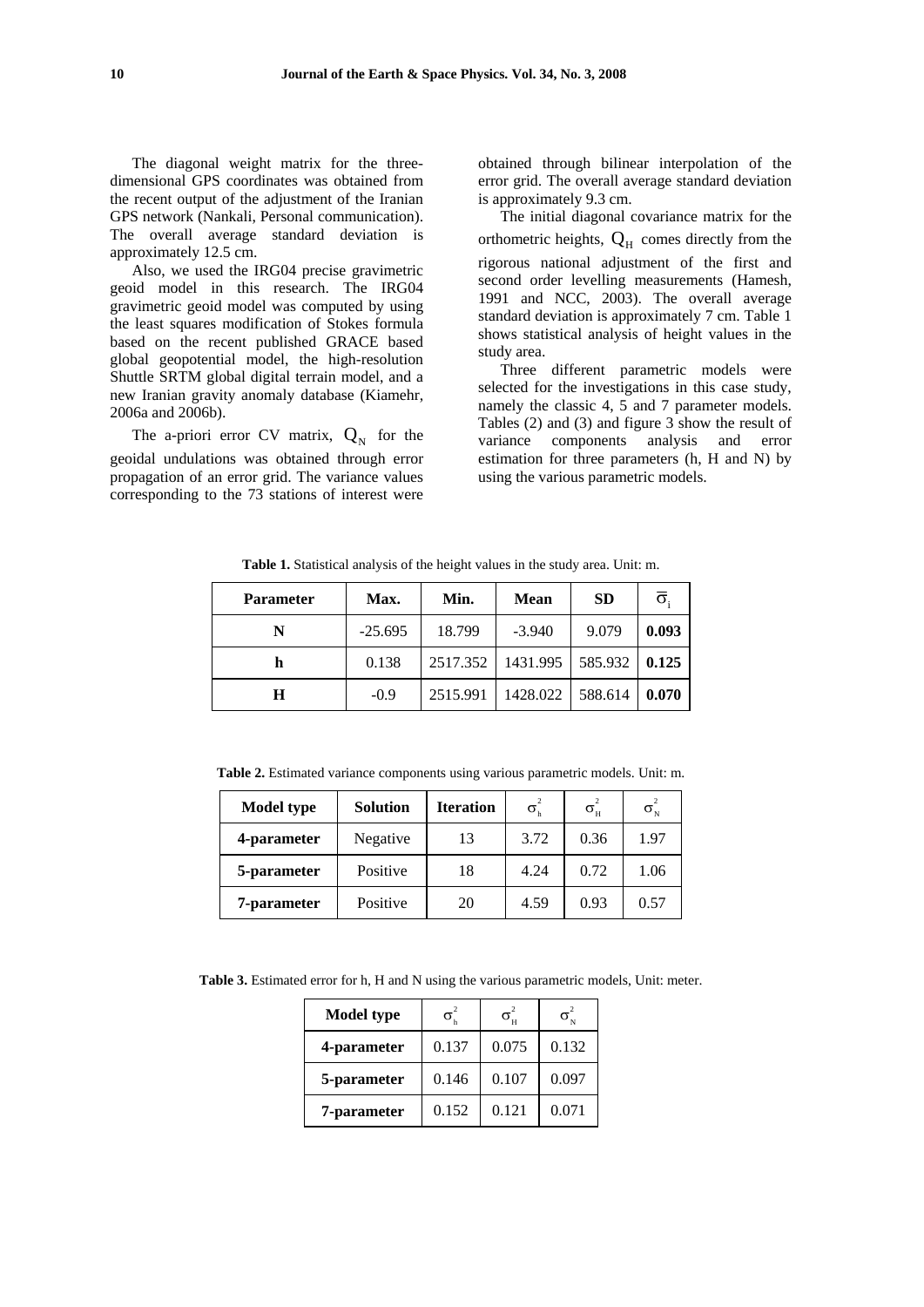

Figure 3. Iterations and estimated variance components using the different models. X and Y axes show the variance components and iteration numbers, respectively.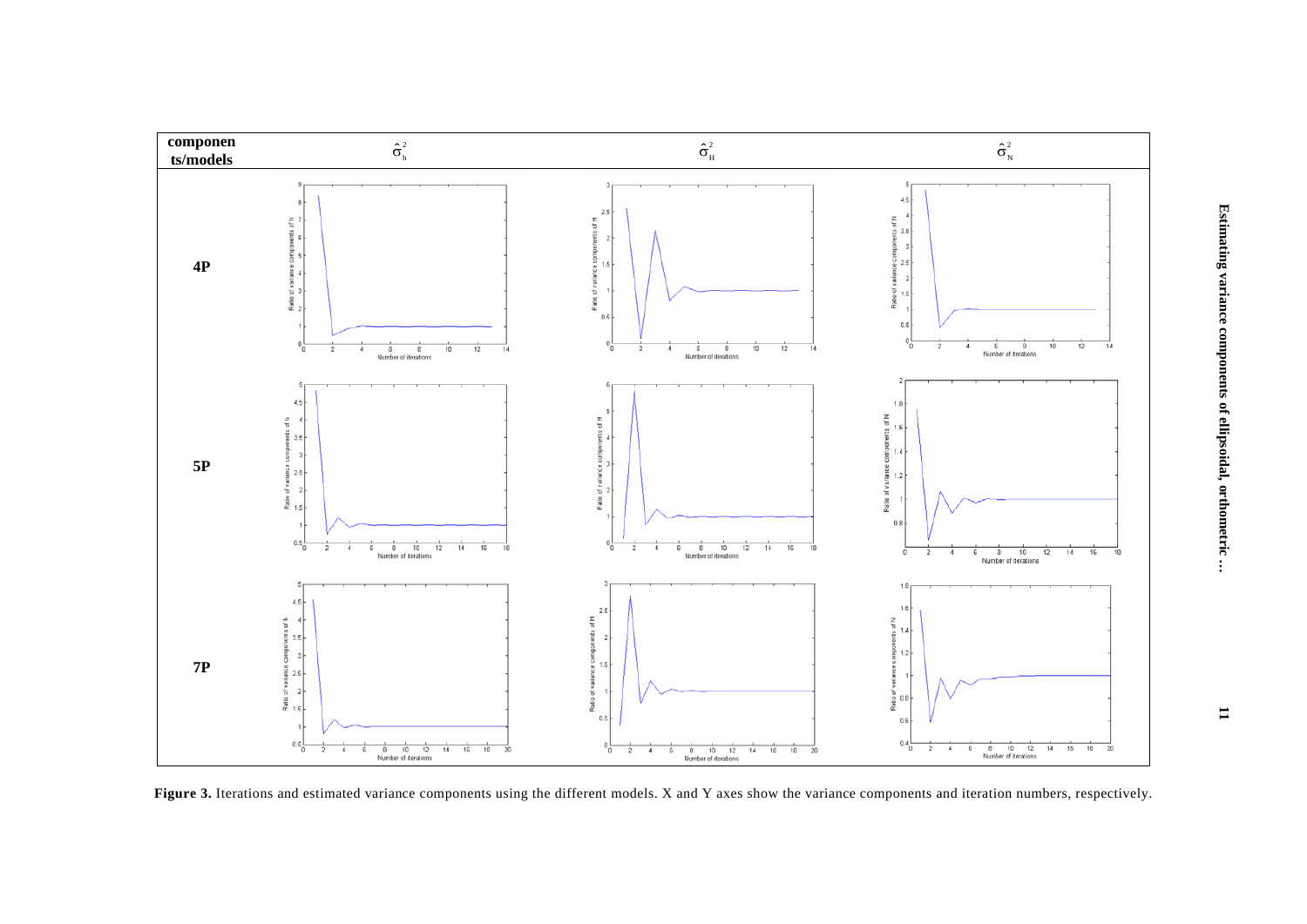Table (2) shows the solution of the variance components for ellipsoidal, orthometric and geoidal heights. The results clearly show that the type of parametric model used in the combined least-squares adjustment affects the estimated values for the variance components. In both networks, the variance factor for the orthometric heights was influenced the most by the change in corrector surface, resulting in differences of several centimeters in the estimated variance factors from the use of a constant bias and the other parametric models.

The variance components come out negative when the 4-parameter model is used. In this case the variance components of the orthometric height come out negative and the rest are positive. This may indicate that an inadequate model was used for the systematic effects resulting in 'residual' biases that corrupt the performance of the VCE method. Another possibility is numerical instabilities caused by over-parameterization, which occurred when a complete fourth-order model was used in the test network. In any case, these first results are revealing as they suggest a means for identifying the inappropriateness of the tested corrector surface. The 4-parameter model gives negative VC so the MBQUNE method should be used for resolution of the problem and the solution comes to convergence after 13 iterations.

An estimated negativity number for the 4 parameter model is too small and about 0.076. The magnitude of the negativity number is related to the number and magnitude of negative variance components. According to the numerical studies if the negativity number comes to a very small value, the estimated variance components by MBQUNE are closer to the well-known BQUE method.

The 5 and 7-parameter models, give positive VC, and convergences with the 18 and 20 iterations were required, respectively. However, based on the result of combined adjustment (Kiamehr, 2006a), the 7-parameter model gave a better standard deviation for fitting, compared to the two models mentioned. So, the estimated VC from the 7-parameter solution can be used as final values for any practical investigation about accuracies of orthometric, geoidal and ellipsoidal heights in future. Also, by comparing the statistical analysis of the mean standard deviation values ( $\overline{6}$ ;) in table (1) and their estimated VC in table (3), it is clear that the primary chosen accuracies for all height values are very optimistic (specially for the orthometric height) and could be

considered in any future investigations.

Figure 3 shows the ratio of the variance components during iteration. This ratio changes by using the different model. As can be seen, for the ellipsoidal height parameter, the ratio of initial and the variance components computed at the first iteration is large for all models but they are different in magnitude. Larger oscillations can be seen in the ratio of VCs for orthometric heights and this variation becomes larger when the 4 parameter model has been used. As mentioned before, it may be because of choosing too pessimistic initial accuracies for orthometric heights. The VC ratio of the geoidal height oscillates is larger when the 5 and 7-parameters models are used compared to the 4-parameter model.

In general, the higher order parameter models need more iteration for convergence of the solution (See, Table 2). In these studies we have considered  $\epsilon = 0.00001$  as a criterion for convergence, so that if the difference between the two estimated last variance components becomes smaller than  $\varepsilon$  the solution is stopped and accepted.

Another interesting point in Figure 2 is the reverse behaviour of this ratio in orthometric height. The ratio increases at the first iteration when 5 or 7-parameter models are used while it decreases for the 4-parameter model; this behaviour depends on the type of estimators. However, the behaviour of the other VC ratios is more or less similar. Also, the VCs of the ellipsoidal and geoidal heights converge faster when MBQUNE is used.

#### **5 CONCLUSIONS**

A modified version of the Best Quadratic Unbiased Non-negative Estimator (MBQUNE) was successfully applied for estimation of the variance components through combined adjustment of the GPS/levelling and geoidal heights in Iran. A general MATLAB function is presented which can apply for estimation of the VC based on the three different corrective parametric models. The user should check different models to see the effect of using different corrective surfaces in the estimation of the VC and finding the best fitting model. Based on the numerical results by the MBQUNE approach, the absolute accuracy of the Iranian gravimetric geoid IRG04 is estimated to be about 27 cm through the combined adjustment of the 73 GPS/levelling and geoidal data. Also, the estimated accuracies for the geodetic and